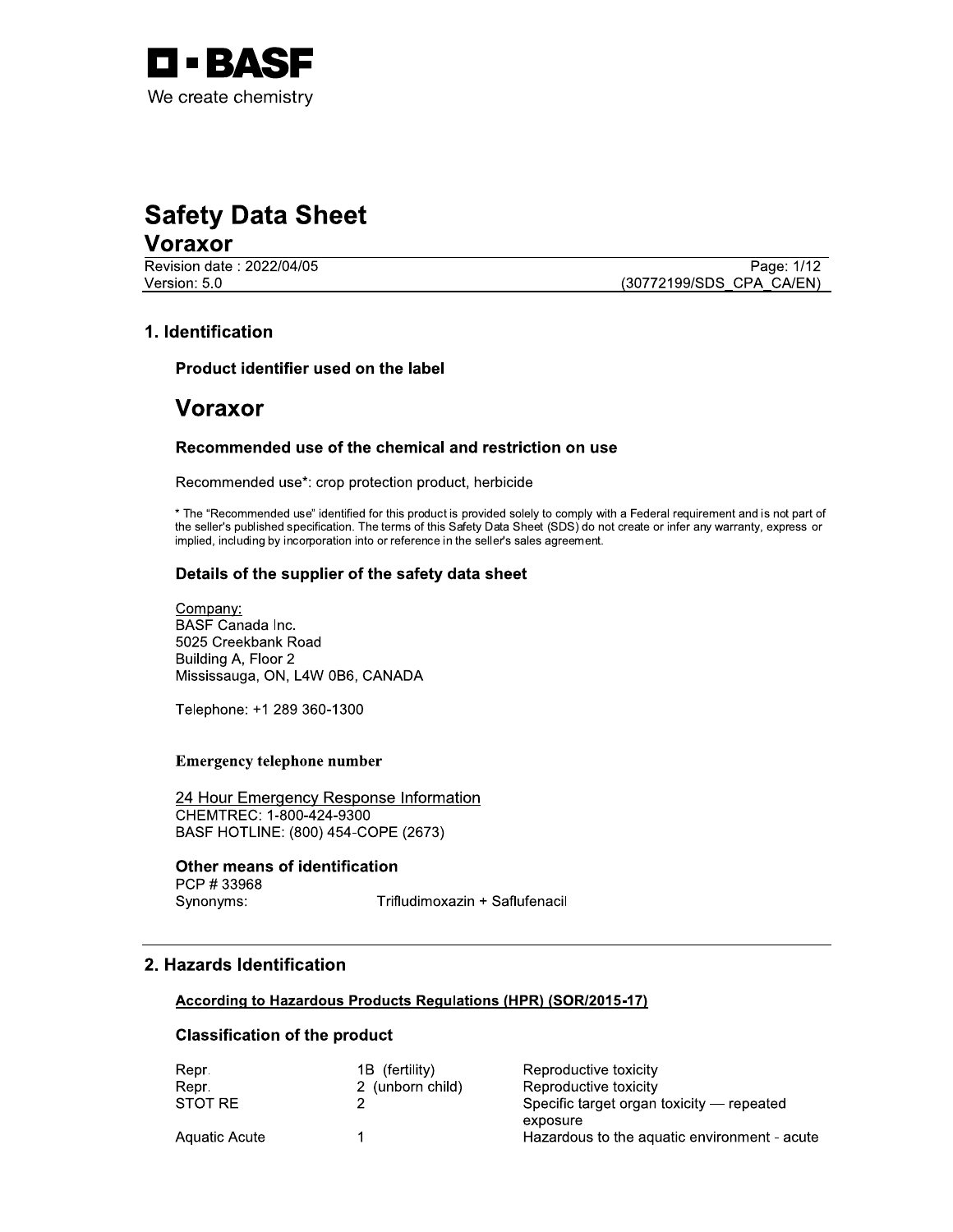$\overline{1}$ 

### **Voraxor**

Revision date: 2022/04/05 Version: 5.0

Page: 2/12 (30772199/SDS\_CPA\_CA/EN)

Aquatic Chronic

Hazardous to the aquatic environment - chronic

#### **Label elements**



Signal Word: Danger

| Hazard Statement: |                                                                        |
|-------------------|------------------------------------------------------------------------|
| H373              | May cause damage to organs through prolonged or repeated exposure.     |
| H360              | May damage fertility. Suspected of damaging the unborn child.          |
| H400              | Very toxic to aquatic life.                                            |
| H410              | Very toxic to aquatic life with long lasting effects.                  |
|                   | Precautionary Statements (Prevention):                                 |
| P280              | Wear protective gloves, protective clothing and eye protection or face |
|                   | protection.                                                            |
| P273              | Avoid release to the environment.                                      |
| P260              | Do not breathe dust/gas/mist/vapours.                                  |
| P201              | Obtain special instructions before use.                                |
| P202              | Do not handle until all safety precautions have been read and          |
|                   | understood.                                                            |
| P272              | Contaminated work clothing should not be allowed out of the workplace. |
|                   | Precautionary Statements (Response):                                   |
| P308 + P313       | IF exposed or concerned: Get medical attention.                        |
| P302 + P352       | IF ON SKIN: Wash with plenty of soap and water.                        |
| P333 + P313       | If skin irritation or rash occurs: Get medical attention.              |
| P391              | Collect spillage.                                                      |
| P362 + P364       | Take off contaminated clothing and wash it before reuse.               |
|                   | Precautionary Statements (Storage):                                    |
| P405              | Store locked up.                                                       |
|                   | Precautionary Statements (Disposal):                                   |
| P501              | Dispose of contents/container in accordance with local regulations.    |

#### 3. Composition / Information on Ingredients

#### **According to Hazardous Products Regulations (HPR) (SOR/2015-17)**

Trifludimoxazin

CAS Number: 1258836-72-4 Content (W/W): 10.76 % Synonym: Trifludimoxazin

saflufenacil

CAS Number: 372137-35-4 Content (W/W): 21.51 % Synonym: Saflufenacil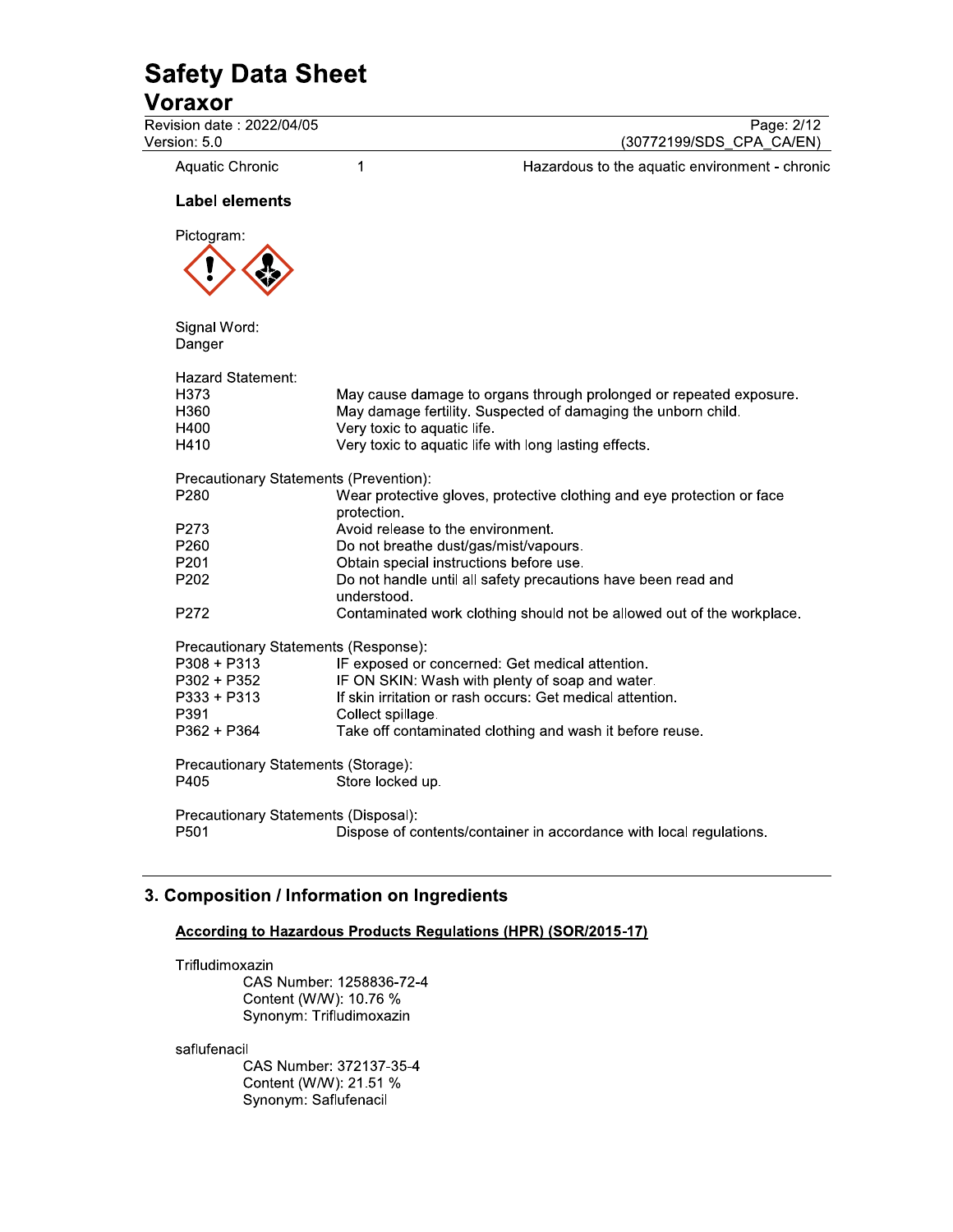#### Voraxor

Revision date: 2022/04/05 Version: 5.0

#### **4. First-Aid Measures**

#### **Description of first aid measures**

#### **General advice:**

First aid providers should wear personal protective equipment to prevent exposure. Remove contaminated clothing. Move person to fresh air. If person is not breathing, call 911 or ambulance, then give artificial respiration, preferably mouth-to-mouth if possible. In case of intoxication, call a poison control center or physician for treatment advice, taking the packaging or the label of the product.

#### If inhaled:

Keep patient calm, remove to fresh air, seek medical attention.

#### If on skin:

Rinse skin immediately with plenty of water for 15 - 20 minutes.

#### If in eyes:

Hold eyes open and rinse slowly and gently with water for 15 to 20 minutes. Remove contact lenses, if present, after first 5 minutes, then continue rinsing.

#### If swallowed:

Rinse mouth and then drink 200-300 ml of water. Do not induce vomiting. Never induce vomiting or give anything by mouth if the victim is unconscious or having convulsions. Immediate medical attention required.

#### Most important symptoms and effects, both acute and delayed

Symptoms: Information, i.e. additional information on symptoms and effects may be included in the GHS labeling phrases available in Section 2 and in the Toxicological assessments available in Section 11., (Further) symptoms and / or effects are not known so far

#### Indication of any immediate medical attention and special treatment needed

Note to physician Treatment:

Treat according to symptoms (decontamination, vital functions), no known specific antidote.

#### 5. Fire-Fighting Measures

#### **Extinguishing media**

Suitable extinguishing media: water spray, dry powder, foam, carbon dioxide

#### Special hazards arising from the substance or mixture

Hazards during fire-fighting:

carbon monoxide, carbon dioxide, hydrogen fluoride, hydrogen bromide, Hydrogen chloride, nitrogen oxides, silicon oxides, sulfur oxides, organochloric compounds, halogenated compounds The substances/groups of substances mentioned can be released in case of fire.

#### **Advice for fire-fighters**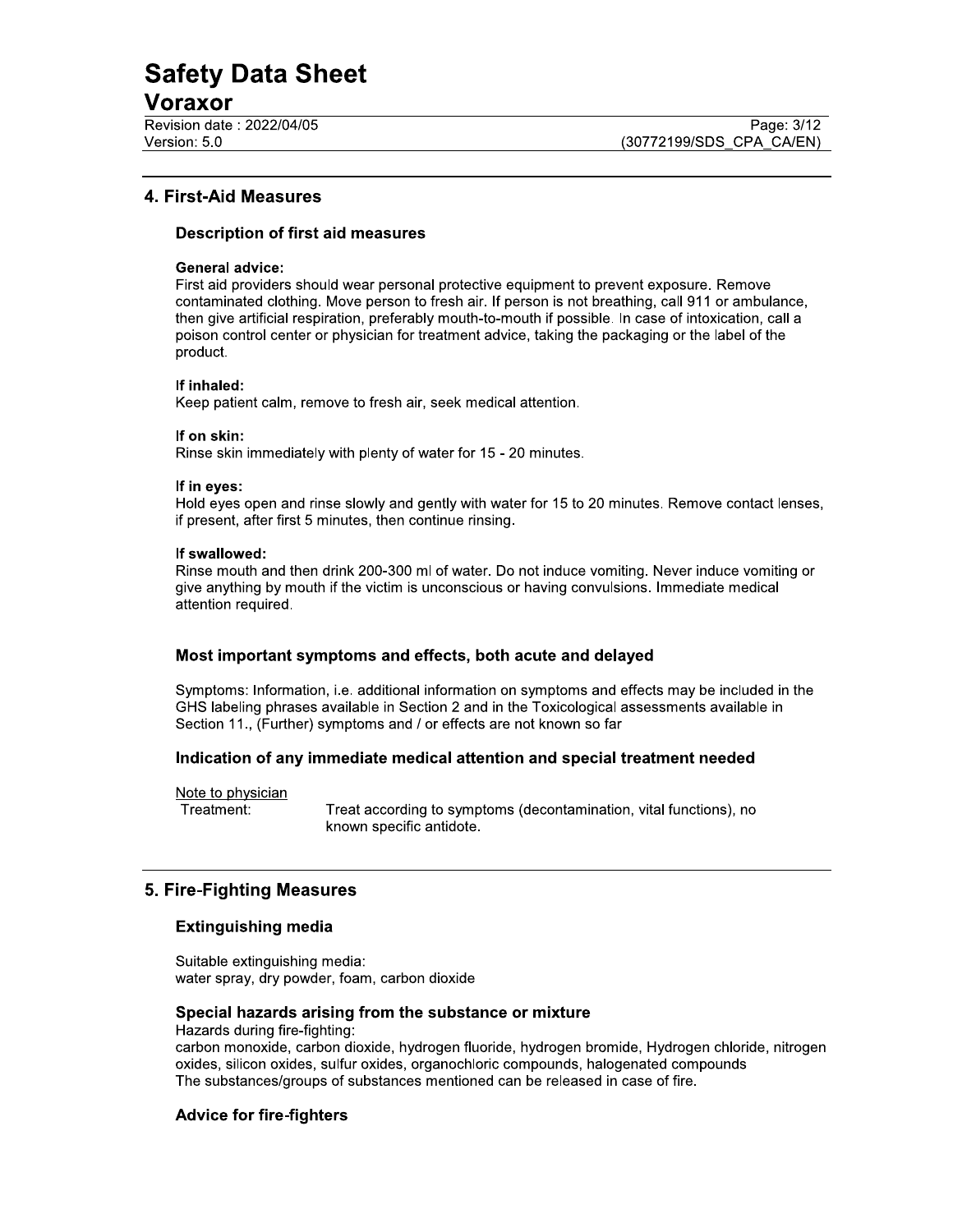## <u>voraxor\_</u>

 $\overline{\phantom{0}}$ 

| Revision date: 2022/04/05 | Page: 4/12               |
|---------------------------|--------------------------|
| Version: 5.0              | (30772199/SDS CPA CA/EN) |

Protective equipment for fire-fighting:

Wear self-contained breathing apparatus and chemical-protective clothing.

#### $\mathbf{r}$ Furtner information:

Safety Data Sheet<br>
Noraxor<br>
Nersion date: 2022/04/05<br>
Nersion date: 2022/04/05<br>
Protective equipment for fire-fighting:<br>
Protective equipment for fire-fighting:<br>
Were self-contained breathing apparatus and chemical-protect Keep containers cool by spraying with water if exposed to fire. In case of fire and/or explosion do not breathe fumes. Collect contaminated extinguishing water separately, do not allow to reach sewage or effluent systems. Dispose of fire debris and contaminated extinguishing water in accordance with official regulations.

#### 6. Accidental release measures

#### Personal precautions, protective equipment and emergency procedures

Do not breathe vapour/spray. Use personal protective clothing. Avoid contact with the skin, eyes and clothing.

#### $\overline{a}$ Environmental precautions

Do not discharge into the subsoil/soil. Do not discharge into drains/surface waters/groundwater.

#### $\mathbb{R}^2$ Methods and material for containment and cleaning up

Dike spillage. Pick up with suitable absorbent material. Place into suitable containers for reuse or disposal in a licensed facility. Spilled substance/product should be recovered and applied according to label rates whenever possible. If application of spilled substance/product is not possible, then spills should be contained, solidified, and placed in suitable containers for disposal. After decontamination, spill area can be washed with water. Collect wash water for approved disposal.

## **7. Handling and Storage**

#### Precautions for safe handling

No special measures necessary if stored and handled correctly. Ensure thorough ventilation of stores and work areas. When using do not eat, drink or smoke. Hands and/or face should be washed before breaks and at the end of the shift.

 $\mathbf{r}$ Protection against fire and explosion: No special precautions necessary. The substance/product is non-combustible. Product is not explosive.

#### $\mathbf{r}$  $\epsilon$  conditions for safe storage, including any incompatibilities

Segregate from foods and animal feeds.

 $\mathbf{r}$ Furtner information on storage conditions: Keep away from heat. Protect from direct sunlight.

#### 8. Exposure Controls/Personal Protection

Users of a pesticidal product should refer to the product label for personal protective equipment requirements.

i. No substance specific occupational exposure limits known.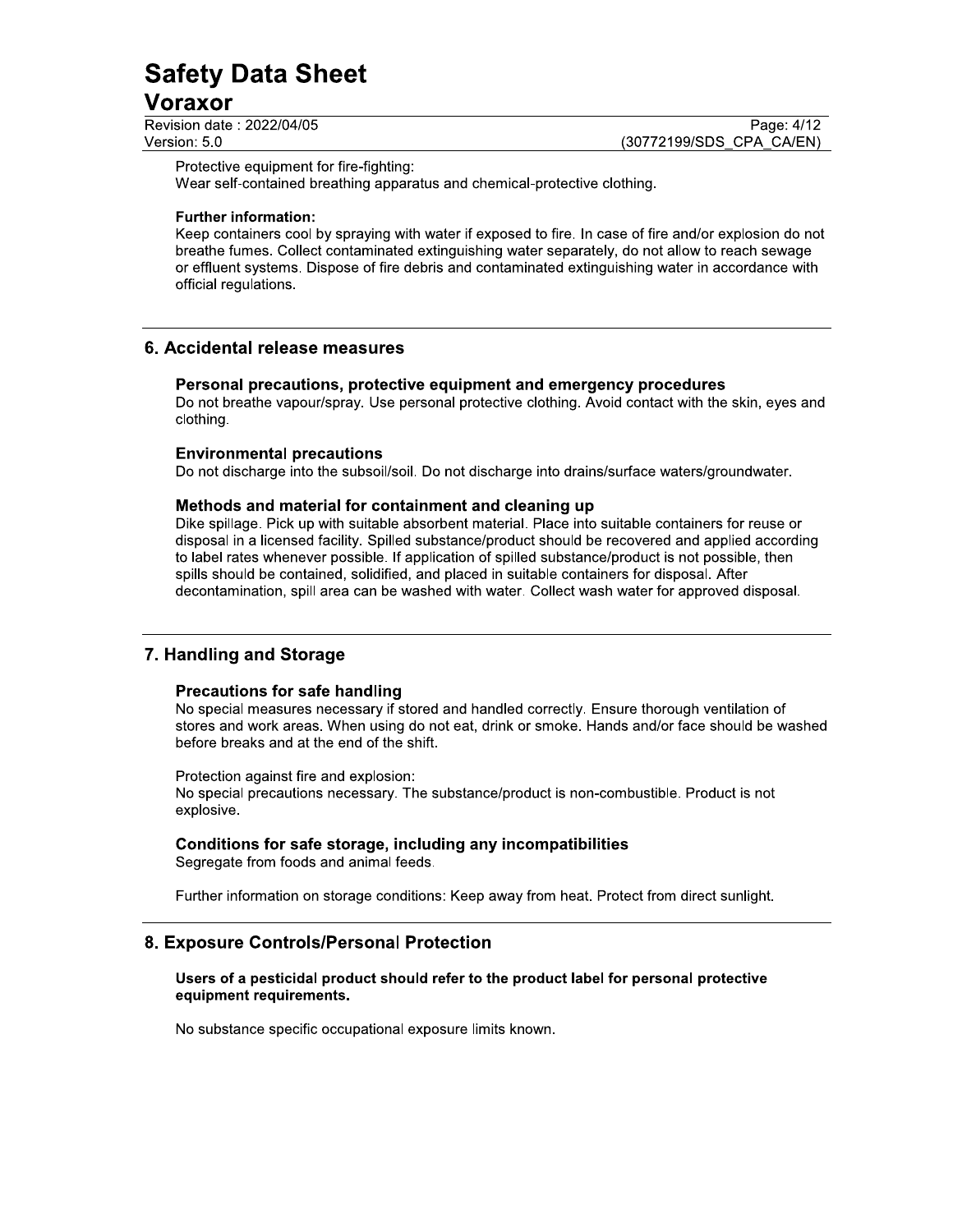## <u>voraxor\_</u>

#### Personal protective equipment

#### Respiratory protection:

**Safety Data Sheet**<br> **Version date:**<br> **Page:** 5/12<br> **Page:** 5/12<br> **Personal protective equipment**<br> **Respiratory protection:**<br> **Respiratory protection:**<br> **Respiratory protection:**<br> **Respiratory protection:**<br> **Respiratory pr** Wear respiratory protection if ventilation is inadequate. Wear a NIOSH-certified (or equivalent) TC23C Chemical/Mechanical type filter system to remove a combination of particles, gas and vapours. For situations where the airborne concentrations may exceed the level for which an air purifying respirator is effective, or where the levels are unknown or Immediately Dangerous to Life or Health (IDLH), use NIOSH-certified full facepiece pressure demand self-contained breathing apparatus (SCBA) or a full facepiece pressure demand supplied-air respirator (SAR) with escape provisions.

#### $\mathbf{L}$ Hand protection:

Chemical resistant protective gloves, Protective glove selection must be based on the user's assessment of the workplace hazards.

#### $\mathbf{r}$  $E$ ye protection:

Safety glasses with side-shields. Tightly fitting safety goggles (chemical goggles). Wear face shield if splashing hazard exists.

#### $\mathbf{r}$ Boay protection:<br>\_

Body protection must be chosen depending on activity and possible exposure, e.g. head protection, apron, protective boots, chemical-protection suit.

#### $\mathbf{r}$ [2312V \62:191<

The statements on personal protective equipment in the instructions for use apply when handling crop-protection agents in final-consumer packing. Wearing of closed work clothing is recommended. Store work clothing separately. Keep away from food, drink and animal feeding stuffs.

#### 9. Physical and Chemical Properties

| Form:                  | liquid                                                       |
|------------------------|--------------------------------------------------------------|
| Odour:                 | faint, sweetish                                              |
| Odour threshold:       | Not determined due to potential health hazard by inhalation. |
| Colour:                | off-white                                                    |
| pH value:              | approx. $5 - 7$                                              |
|                        | $(100\%$ (m), 23 °C)                                         |
| Melting point:         | approx. $-5$ °C                                              |
| Boiling point:         | The product has not been tested.                             |
| Flash point:           | Non-flammable.                                               |
| Flammability:          | not applicable                                               |
| Lower explosion limit: | As a result of our experience with this                      |
|                        | product and our knowledge of its                             |
|                        | composition we do not expect any                             |
|                        | hazard as long as the product is used                        |
|                        | appropriately and in accordance with                         |
|                        | the intended use.                                            |
| Upper explosion limit: | As a result of our experience with this                      |
|                        | product and our knowledge of its                             |
|                        | composition we do not expect any                             |
|                        | hazard as long as the product is used                        |
|                        | appropriately and in accordance with                         |
|                        | the intended use.                                            |
| Autoignition:          | 460 $^{\circ}$ C                                             |
| SADT:                  | >75 °C                                                       |
| Vapour pressure:       | approx. 23 hPa                                               |
|                        | (20 °C)                                                      |
|                        | Information applies to the solvent.                          |
|                        |                                                              |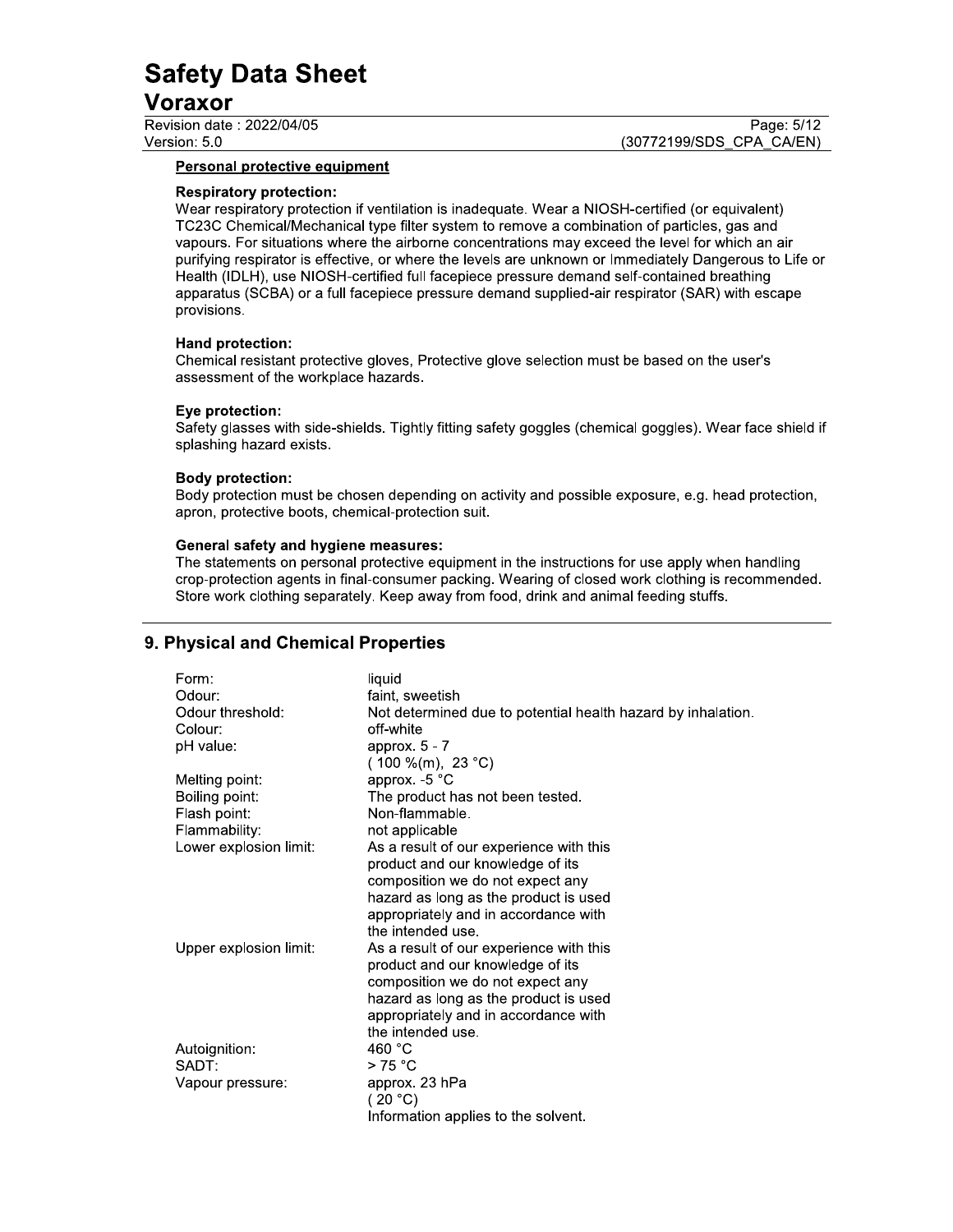#### Voraxor

Revision date: 2022/04/05 Vers

| ision date : 2022/04/05                                 | Page: 6/12                                                                                           |
|---------------------------------------------------------|------------------------------------------------------------------------------------------------------|
| sion: 5.0                                               | (30772199/SDS CPA CA/EN)                                                                             |
| Density:                                                | approx. $1.16$ g/cm $3$<br>( 20 °C)                                                                  |
| Vapour density:                                         | not applicable                                                                                       |
| Partitioning coefficient n-<br>octanol/water (log Pow): | not applicable                                                                                       |
| Thermal decomposition:                                  | > 190 °C, 620 kJ/kg (DSC (OECD 113))                                                                 |
|                                                         | Not a substance liable to self-decomposition according to UN<br>transport regulations, class 4.1.    |
| Viscosity, dynamic:                                     | approx. 58 mPa.s                                                                                     |
|                                                         | ′ 20 °C)                                                                                             |
| Solubility in water:                                    | dispersible                                                                                          |
| Evaporation rate:                                       | not applicable                                                                                       |
| Other Information:                                      | If necessary, information on other physical and chemical<br>parameters is indicated in this section. |

#### 10. Stability and Reactivity

#### **Reactivity**

No hazardous reactions if stored and handled as prescribed/indicated.

Oxidizing properties: not fire-propagating

#### **Chemical stability**

The product is stable if stored and handled as prescribed/indicated.

#### **Possibility of hazardous reactions**

No hazardous reactions if stored and handled as prescribed/indicated.

#### **Conditions to avoid**

See SDS section 7 - Handling and storage.

#### Incompatible materials

strong acids, strong bases, strong oxidizing agents

#### **Hazardous decomposition products**

Decomposition products: Hazardous decomposition products: No hazardous decomposition products if stored and handled as prescribed/indicated.

Thermal decomposition: > 190 °C (DSC (OECD 113))

Not a substance liable to self-decomposition according to UN transport regulations, class 4.1.

#### 11. Toxicological information

#### **Primary routes of exposure**

Routes of entry for solids and liquids are ingestion and inhalation, but may include eye or skin contact. Routes of entry for gases include inhalation and eye contact. Skin contact may be a route of entry for liquefied gases.

#### **Acute Toxicity/Effects**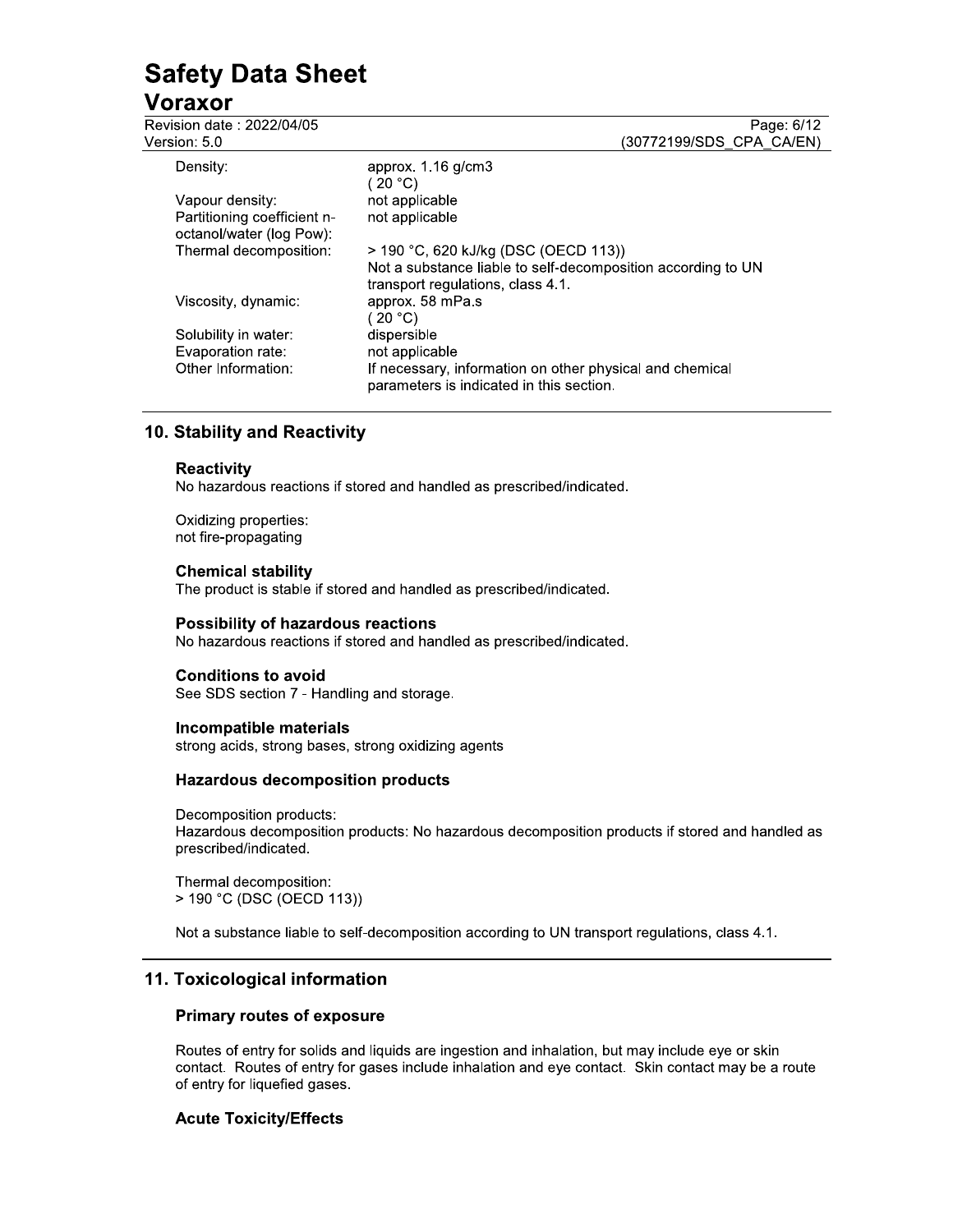#### Voraxor

Revision date: 2022/04/05 Version: 5.0

Page: 7/12 (30772199/SDS CPA CA/EN)

Acute toxicity

Assessment of acute toxicity: Virtually nontoxic after a single ingestion. Virtually nontoxic by inhalation. Virtually nontoxic after a single skin contact.

Oral

Type of value: LD50 Species: rat (female) Value: > 2,000 mg/kg No mortality was observed.

Inhalation Type of value: LC50 Species: rat (male/female) Value:  $> 3.4$  mg/l Exposure time: 4 h Highest concentration technically achievable.

Dermal Type of value: LD50 Species: rat (male/female) Value: > 5,000 mg/kg No mortality was observed.

#### Assessment other acute effects

Assessment of STOT single: Based on the available information there is no specific target organ toxicity to be expected after a single exposure.

The product has not been tested. The statement has been derived from the properties of the individual components.

Irritation / corrosion

Assessment of irritating effects: Not irritating to the skin. Not irritating to the eyes.

Skin Species: rabbit Result: non-irritant

Eye Species: rabbit Result: non-irritant

Sensitization Assessment of sensitization: There is no evidence of a skin-sensitizing potential.

**Buehler** test Species: guinea pig Result: Non-sensitizing.

#### **Aspiration Hazard**

The product has not been tested. The statement has been derived from the properties of the individual components. No aspiration hazard expected.

#### **Chronic Toxicity/Effects**

#### Repeated dose toxicity

Assessment of repeated dose toxicity: The product has not been tested. The statement has been derived from the properties of the individual components.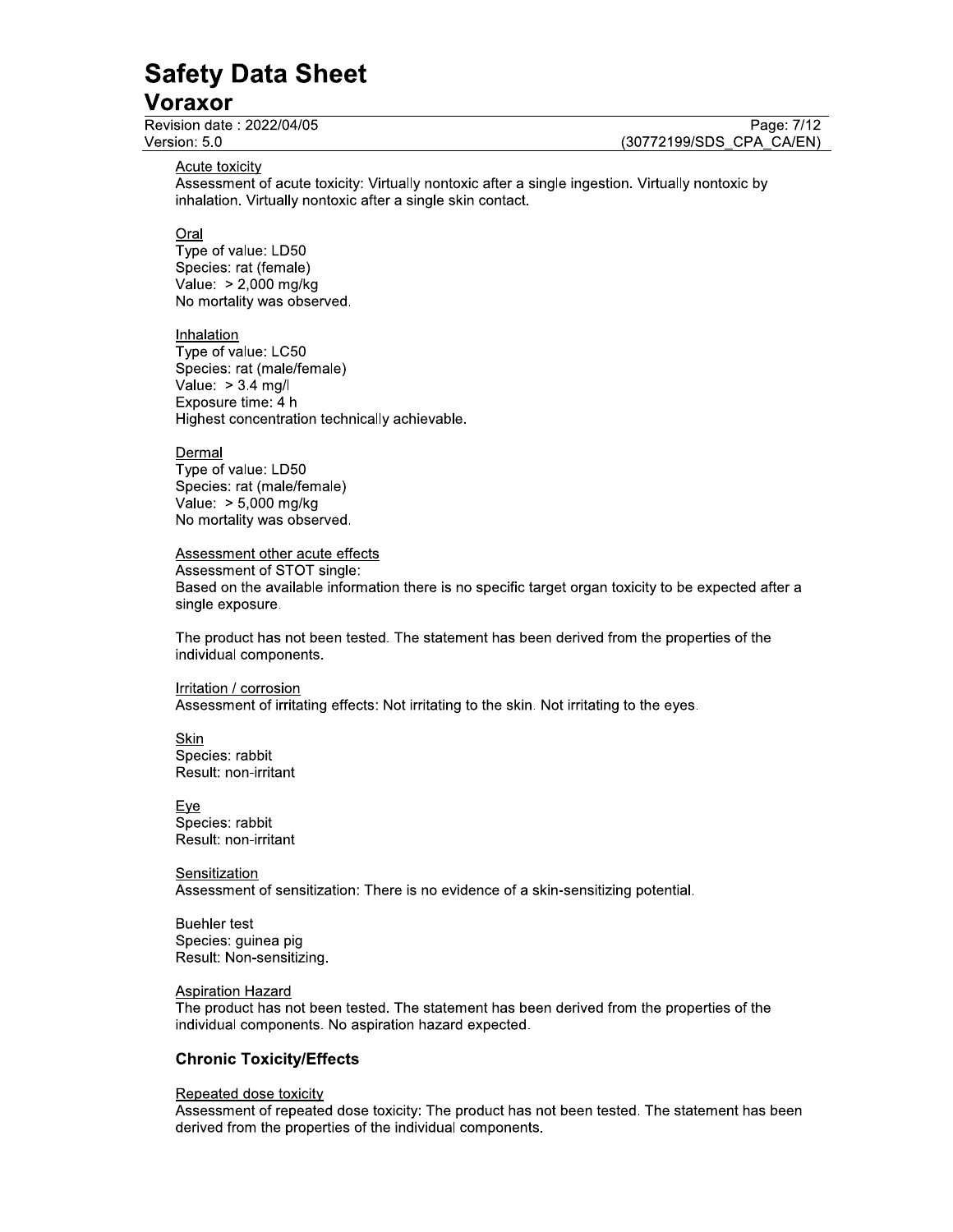## <u>voraxor\_</u>

 $\mathbf{r}$ information on: Trifludimoxazin

Safety Data Sheet<br>
Version: 5.0<br>
Nersion: 5.0<br>
Nersion: 5.0<br>
Mormation on: Trifludimoxazin<br>
Assessment of repeated dose toxicity: Repeated oral exposure may affect certain organs.<br>
<u>Genetic toxicity</u><br>
Assessment of mutagen Assessment of repeated dose toxicity: Repeated oral exposure may affect certain organs. JJJJJJJJJJJJJJJJJJJJJJJJJJJJJJJJJJ

#### Genetic toxicity

Assessment of mutagenicity: The product has not been tested. The statement has been derived from the properties of the individual components.

#### $\mathbf{r}$ <u>Carcinogenicity</u>

Assessment of carcinogenicity: The product has not been tested. The statement has been derived from the properties of the individual components.

#### $\mathbf{r}$ information on: Trifludimoxazin

Assessment of carcinogenicity: In long-term studies in rats the substance induced thyroid tumors. The effect is caused by an animal specific mechanism that has no human counter part. Due to the species specific mode of action, the effects are not expected to occur in humans. JJJJJJJJJJJJJJJJJJJJJJJJJJJJJJJJJJ

#### Reproductive toxicity

Assessment of reproduction toxicity: The product has not been tested. The statement has been derived from the properties of the individual components.

#### $\mathbb{R}^2$ information on: Trifludimoxazin

Assessment of reproduction toxicity: Causes impairment of fertility in laboratory animals. JJJJJJJJJJJJJJJJJJJJJJJJJJJJJJJJJJ

#### Ľ, Teratogenicity

Assessment of teratogenicity: The product has not been tested. The statement has been derived from the properties of the individual components.

#### $\mathbb{R}^{\mathbb{Z}}$ information on: saflufenacii

Assessment of teratogenicity: Indications of possible developmental toxicity/teratogenicity were seen in animal studies.

JJJJJJJJJJJJJJJJJJJJJJJJJJJJJJJJJJ

#### $\mathbb{R}^2$ <u>Other Information</u> Misuse can be harmful to health.

#### 12. Ecological Information

#### $\overline{a}$ **l** oxicity

ù. Aquatic toxicity Assessment of aquatic toxicity: Very toxic to aquatic life with long lasting effects. The product has not been tested. The statement has been derived from the properties of the individual components.

#### $\mathbf{r}$ <u>I OXICIty to fish</u>

 $\mathbf{r}$ information on: Trifludimoxazin  $LC50$  (96 h) > 1.76 mg/l, Oncorhynchus mykiss LC50 (96 h) > 1.68 mg/l, Cyprinus carpio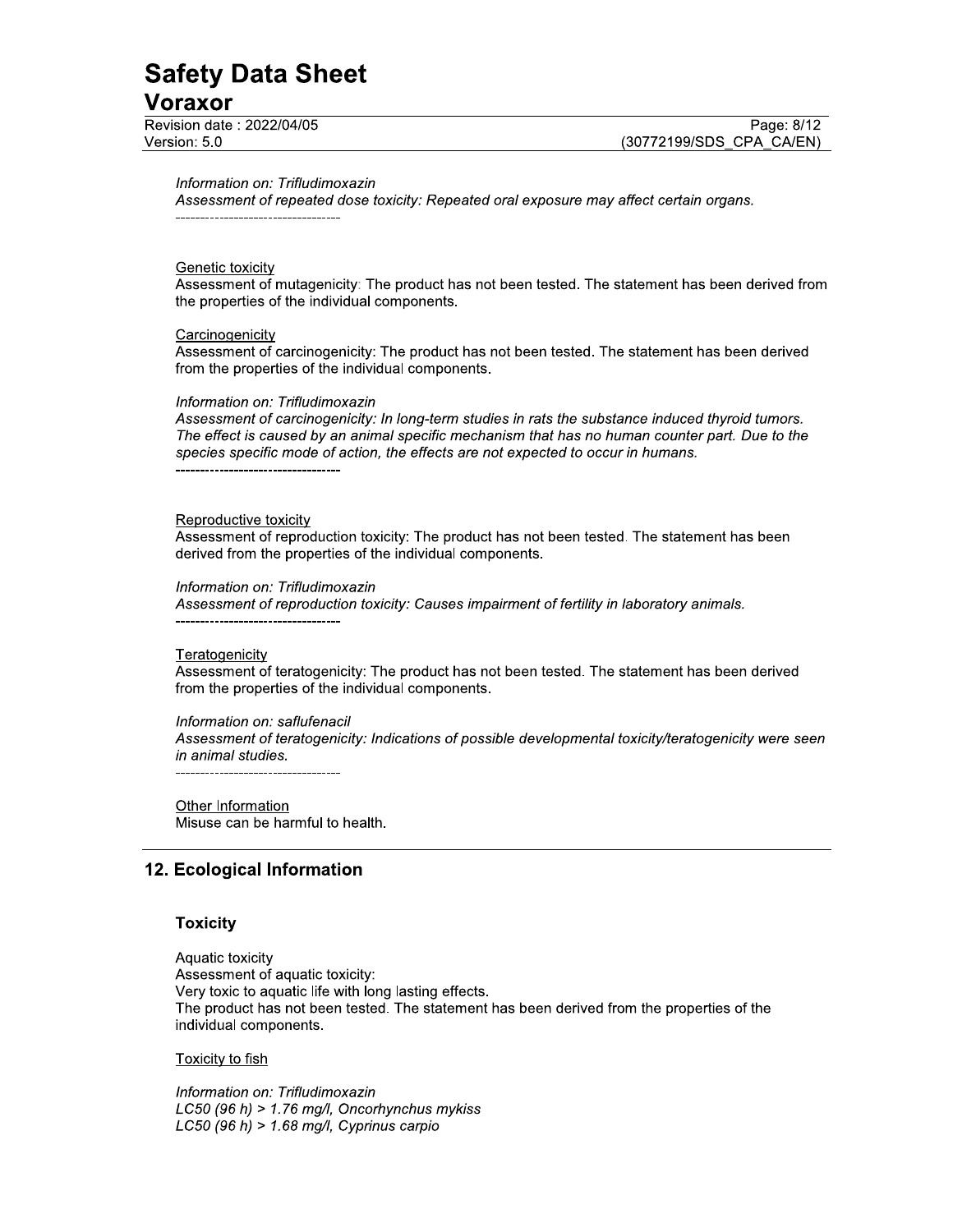## <u>voraxor\_</u>

 $\mathbf{r}$ information on: saflufenacii

Safety Data Sheet<br>
Version date : 2022/04/05<br>
Nersion: 5.0<br>
Version: 5.0<br>
Information on: saflufenacil<br>
LC50 (96 h) > 96.8 mg/l, Pimephales promelas (OECD Guideline 203, static)<br>
Aquatic invertebrates<br>
Information on: Trif LC50 (96 h) > 96.8 mg/l, Pimephales promelas (OECD Guideline 203, static) WWWWWWWWWWWWWWWWWWWWWWWWWWWWWWWWWW

#### i. <u>Aquatic invertebrates</u>

 $\mathbf{r}$ information on: Trifludimoxazin  $EC50$  (48 h) > 1.95 mg/l, Daphnia magna LC50 (48 h) 0.574 mg/l, Americamysis bahia

 $\mathbb{R}^2$ Information on: saflufenacii EC50 (96 h) 8.0 mg/l, Daphnia magna (static) WWWWWWWWWWWWWWWWWWWWWWWWWWWWWWWWWW

#### Ú. <u>Aquatic plants</u>

i. Information on: Trifludimoxazin EC50 (72 h) 0.000821 mg/l (growth rate), Pseudokirchneriella subcapitata EC10 (72 h) 0.000486 mg/l (growth rate), Pseudokirchneriella subcapitata EC50 (72 h) 0.000460 mg/l (growth rate), Navicula pelliculosa EC10 (72 h) 0.000225 mg/l (growth rate), Navicula pelliculosa

i. Information on: saflufenacii EC50 (96 h) 0.113 mg/l (growth rate), Pseudokirchneriella subcapitata (OECD Guideline 201, static) WWWWWWWWWWWWWWWWWWWWWWWWWWWWWWWWWW

#### $\mathbf{r}$ <u>Chronic toxicity to fish</u>

i.<br>L information on: Trifludimoxazin No observed effect concentration (34 d) 0.0027 mg/l, Cyprinodon variegatus

 $\mathbb{R}^2$ nformation on: saflufenacii No observed effect concentration (33 d)  $\geq$  = 10 mg/l, Pimephales promelas WWWWWWWWWWWWWWWWWWWWWWWWWWWWWWWWWW

#### $\mathbb{L}$ <u>Chronic toxicity to aquatic invertebrates</u>

 $\mathbf{r}$ information on: Trifludimoxazin No observed effect concentration (21 d) 0.0106 mg/l, Daphnia magna

J. information on: saflufenacii No observed effect concentration (21 d) 2.5 mg/l, Daphnia magna WWWWWWWWWWWWWWWWWWWWWWWWWWWWWWWWWW

#### $\mathbf{r}$ Persistence and degradability

Ú. Assessment biodegradation and elimination (H2O) The product has not been tested. The statement has been derived from the properties of the individual components.

i. <u>Assessment biodegradation and elimination (H2O)</u>

J. information on: Trifludimoxazin

i. inot readily biodegradable (by OECD criteria).

 $\mathbb{R}^{\mathbb{Z}}$ information on: saflufenacii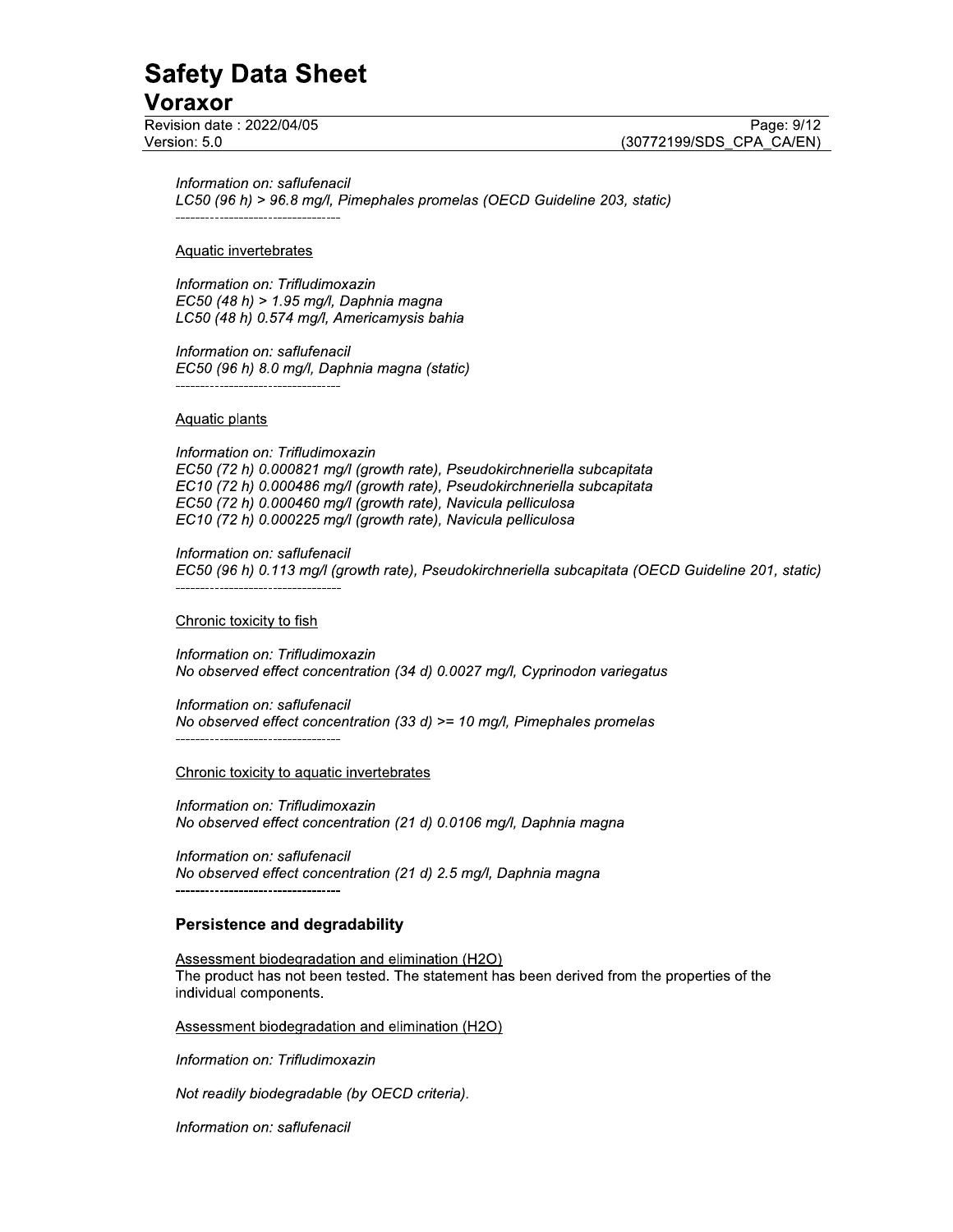## <u>voraxor\_</u>

 $\mathbb{R}^2$ not readily biodegradable (by OECD criteria). DDDDDDDDDDDDDDDDDDDDDDDDDDDDDDDDDD

#### $\mathbb{Z}^2$ Bloaccumulative potential

i. Assessment bioaccumulation potential<br>————————————————————

Safety Data Sheet<br>
Voraxor<br>
Revision date : 2022/04/05<br>
Version: 5.0<br>
Not readily biodegradable (by OECD criteria).<br>
All the product has not been tested. The statement has been derived from the properties of the<br>
The produ The product has not been tested. The statement has been derived from the properties of the individual components.

#### $\mathbf{L}$ <u>Bioaccumulation potential</u>

 $\mathbb{R}^{\mathbb{Z}}$ information on: Trifludimoxazin

 $\mathbb{L}$ Bioconcentration factor: 81.6 DDDDDDDDDDDDDDDDDDDDDDDDDDDDDDDDDD

#### $\mathbb{R}^2$ mopility in soil

ù. <u>Assessment transport between environmental compartments</u><br>— The product has not been tested. The statement has been derived from the properties of the individual components.

#### $\mathbb{R}^{\mathbb{Z}}$ information on: Trifludimoxazin

 $\mathbf{r}$ Following exposure to soil, adsorption to soild soil particles is probable, therefore contamination of groundwater is not expected.

i. information on: saflufenacii

 $\mathbf{r}$ Following exposure to soll, the product trickles away and can - dependant on degradation - be transported to deeper soil areas with larger water loads.

DDDDDDDDDDDDDDDDDDDDDDDDDDDDDDDDDD

#### $\mathbb{R}^2$ Additional Information

 $\mathbb{R}^2$ Other ecotoxicological advice: Do not discharge product into the environment without control.

#### 13. Disposal considerations

 $\overline{\phantom{0}}$ 

#### Waste disposal of substance:

See product label for disposal and recycling instructions.

#### $\mathbb{R}^2$ {MFMrFgLgJy

Rinse the container or liner as needed for disposal. Add rinsate to spray tank. Recommend crushing, puncturing or other means to prevent unauthorized use of used containers. Consult the product label for additional details.

#### 14. Transport Information

Land transport **TDG** 

Not classified as a dangerous good under transport regulations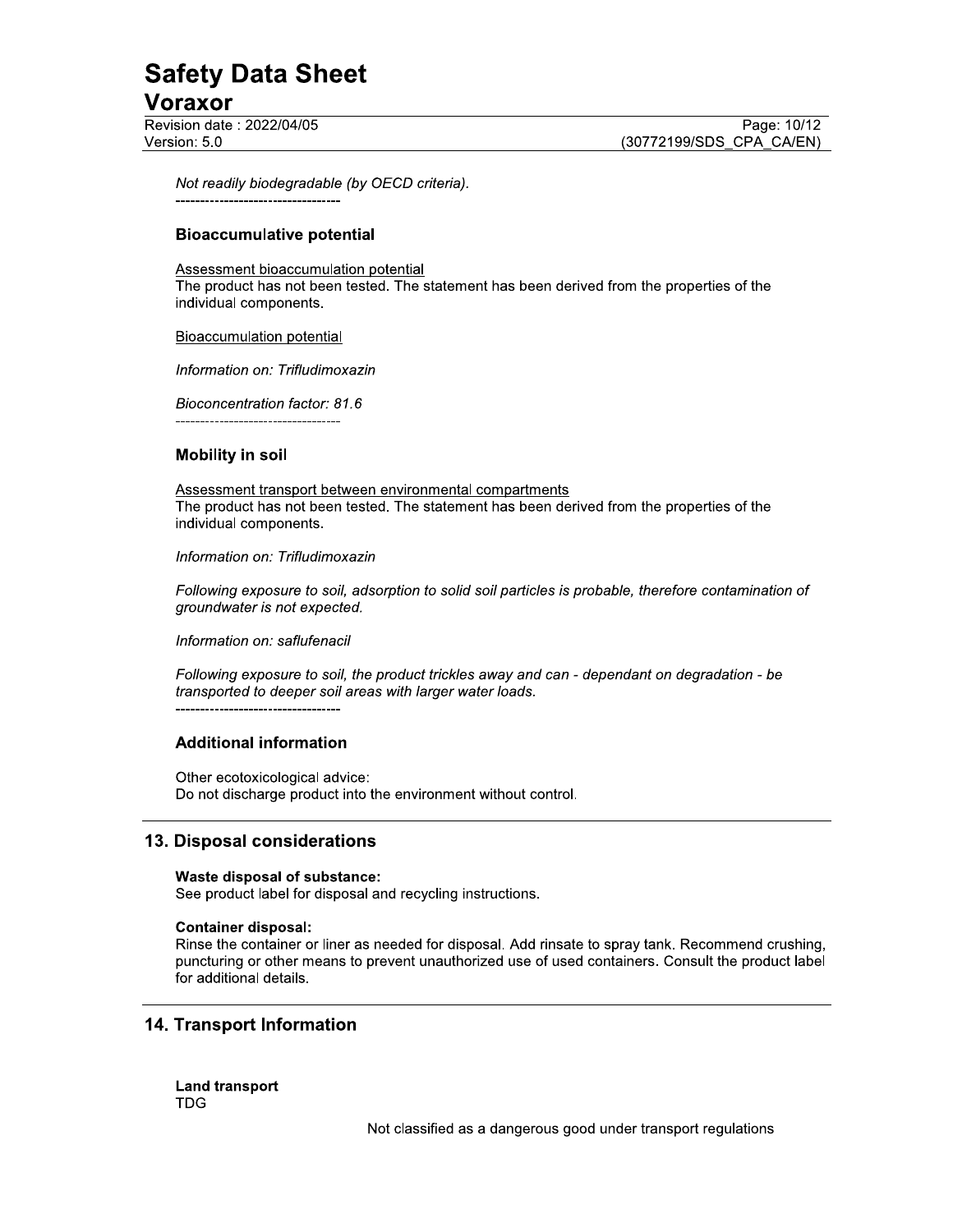#### Voraxor

Revision date: 2022/04/05 Version: 5.0

| Sea transport<br>IMDG                                                                                        |                                                                                                                              |
|--------------------------------------------------------------------------------------------------------------|------------------------------------------------------------------------------------------------------------------------------|
| Hazard class:<br>Packing group:<br>ID number:<br>Hazard label:<br>Marine pollutant:<br>Proper shipping name: | 9<br>Ш<br><b>UN 3082</b><br>9, EHSM<br>YES<br>ENVIRONMENTALLY HAZARDOUS SUBSTANCE, LIQUID,<br>N.O.S. (contains SAFLUFENACIL) |
| Air transport<br><b>IATA/ICAO</b>                                                                            |                                                                                                                              |
| Hazard class:<br>Packing group:<br>ID number:<br>Hazard label:<br>Proper shipping name:                      | 9<br>Ш<br>UN 3082<br>9. EHSM<br>ENVIRONMENTALLY HAZARDOUS SUBSTANCE, LIQUID,<br>N.O.S. (contains SAFLUFENACIL)               |

#### **Further information**

Exempt from regulation when transported by road or rail, in accordance with TDG Regulations 1.45.1. This exemption provides that this product does not require dangerous goods shipping documentation or safety marks when transported on land by road or rail.

#### 15. Regulatory Information

#### **Federal Regulations**

#### **Registration status:**

Crop Protection DSL, CA released / exempt

Chemical DSL, CA blocked / not listed

#### Labeling requirements under Pest Control Products Act

Read the label, authorized under the Pest Control Products Act, prior to using or handling the pest control product.

This chemical is a pest control product registered by Health Canada Pest Management Regulatory Agency and is subject to certain labelling requirements under the Pest Control Products Act. These requirements differ from the classification criteria and hazard information required for GHSconsistent safety data sheets. The following is the hazard information required on the pest control product label: **WARNING:** Contains the allergen soy. KEEP OUT OF REACH OF CHILDREN. HARMFUL IF SWALLOWED. Avoid contact with the skin, eyes and clothing. Avoid inhalation of mists/vapours. Wash thoroughly after handling.